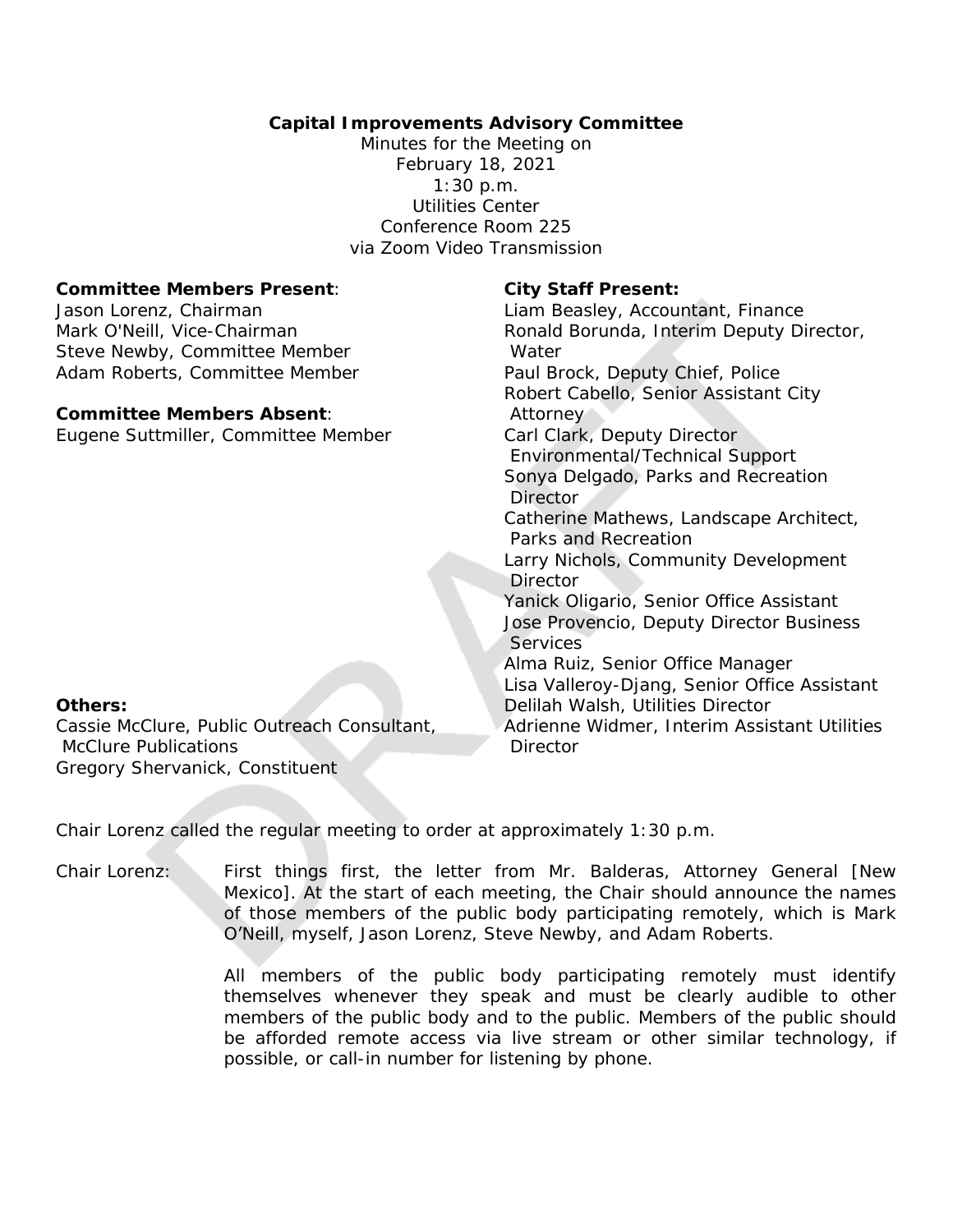The Chair should suspend discussion if the audio or video is interrupted. All votes of the public body must be by roll call vote. The public body should produce and maintain a recording of the open session of the meeting.

I admit, I do not do a very good job of announcing my name before I speak. I will endeavor to do better about that today, and I appreciate if the rest of you would as well.

### **1. Conflict of Interest:**

| Chair Lorenz: | Now I need to ask, is there any member of the City [of Las Cruces] staff or<br>the Committee that has any known Conflict of Interest with any item on the<br>Agenda. |
|---------------|----------------------------------------------------------------------------------------------------------------------------------------------------------------------|
| O'Neill:      | Mark O'Neill. I have none.                                                                                                                                           |
| Newby:        | Steve Newby. I have none.                                                                                                                                            |
| Roberts:      | Adam Roberts. I have none.                                                                                                                                           |
| Chair Lorenz: | Alright.                                                                                                                                                             |

## **There were none.**

### **2. Acceptance of the Agenda:**

Chair Lorenz: This is Jason Lorenz. I need to hear a Motion to Accept the Agenda.

| Newby:        | Steve Newby, so Moved.     |
|---------------|----------------------------|
| O'Neill:      | Mark O'Neill, Second.      |
| Chair Lorenz: | All in favor. Mr. O'Neill? |
| O'Neill:      | Aye.                       |
| Chair Lorenz: | Mr. Newby?                 |
| Newby:        | Aye.                       |
| Chair Lorenz: | Mr. Roberts?               |
| Roberts:      | Aye.                       |
| Chair Lorenz: | And, "Aye", myself.        |

# **The Agenda was Accepted Unanimously 4-0.**

## **3. Acceptance of the Minutes: A. Regular Meeting on January 21, 2021.**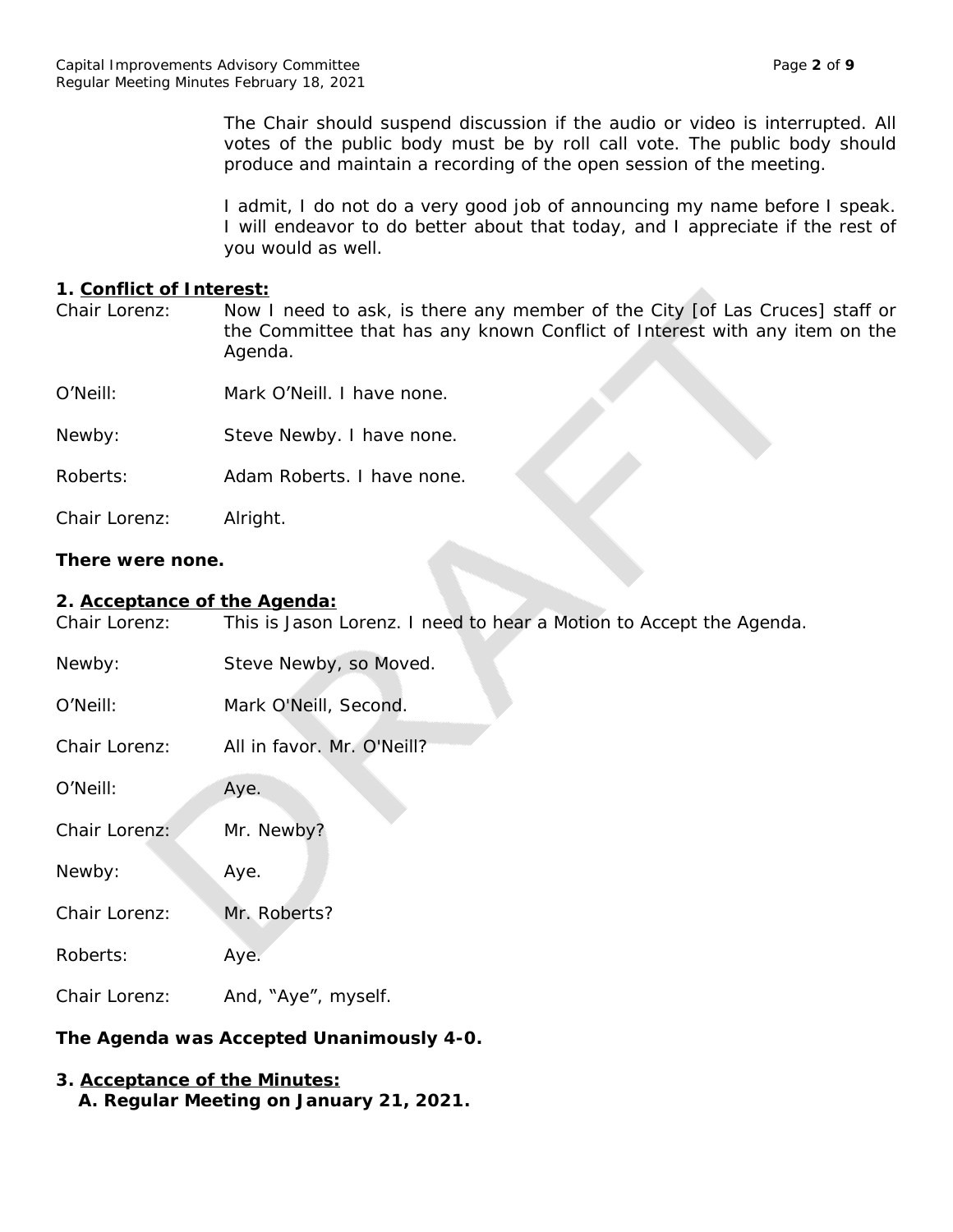Chair Lorenz: I hope you all have had the opportunity to read the Minutes from the January session. I would like to hear a Motion of Approval for those [Minutes].

O'Neill: This is Mark O'Neill. I will make a Motion to Accept the Minutes from January 21st [2021].

Newby: Steve Newby, Second.

Chair Lorenz: All in favor. Mark O'Neill?

O'Neill: Aye.

Chair Lorenz: Mr. Newby?

Newby: Aye.

Chair Lorenz: Mr. Roberts?

Roberts: Aye.

Chair Lorenz: Motion passes.

# **The Minutes were Approved Unanimously 4-0.**

## **4. New Business:**

Chair Lorenz: We do not have any New Business.

**5. Old Business:**

## **A. Utilities Department Impact Fee Update:**

- Chair Lorenz: We have on the Old Business list an update of the Utilities Department Impact Fee from Mr. Provencio. I do not have anything in my [Agenda] Packet about it, but maybe we will have a few words there.
- Provencio: Good afternoon, Chairman, Commissioners. A brief update. The Board [Las Cruces Utilities Board of Commissioners] approved the Development Impact Fees to go into effect in the middle part of December. The fee schedules for each water meter size and capacity flow have been posted on the website. We are under way in terms of administering any new hook-ups with the new fee schedules. I stand for any questions you may have.
- Chair Lorenz: Chairman Jason Lorenz. I do not have any.
- O'Neill: I am sorry, Mark O'Neill. Excuse me, Chairman.
- Chair Lorenz: Go ahead Mark. Which questions do you have?
- O'Neill: They approved the same package that we saw? The same percentages and the same fees, or were they raised?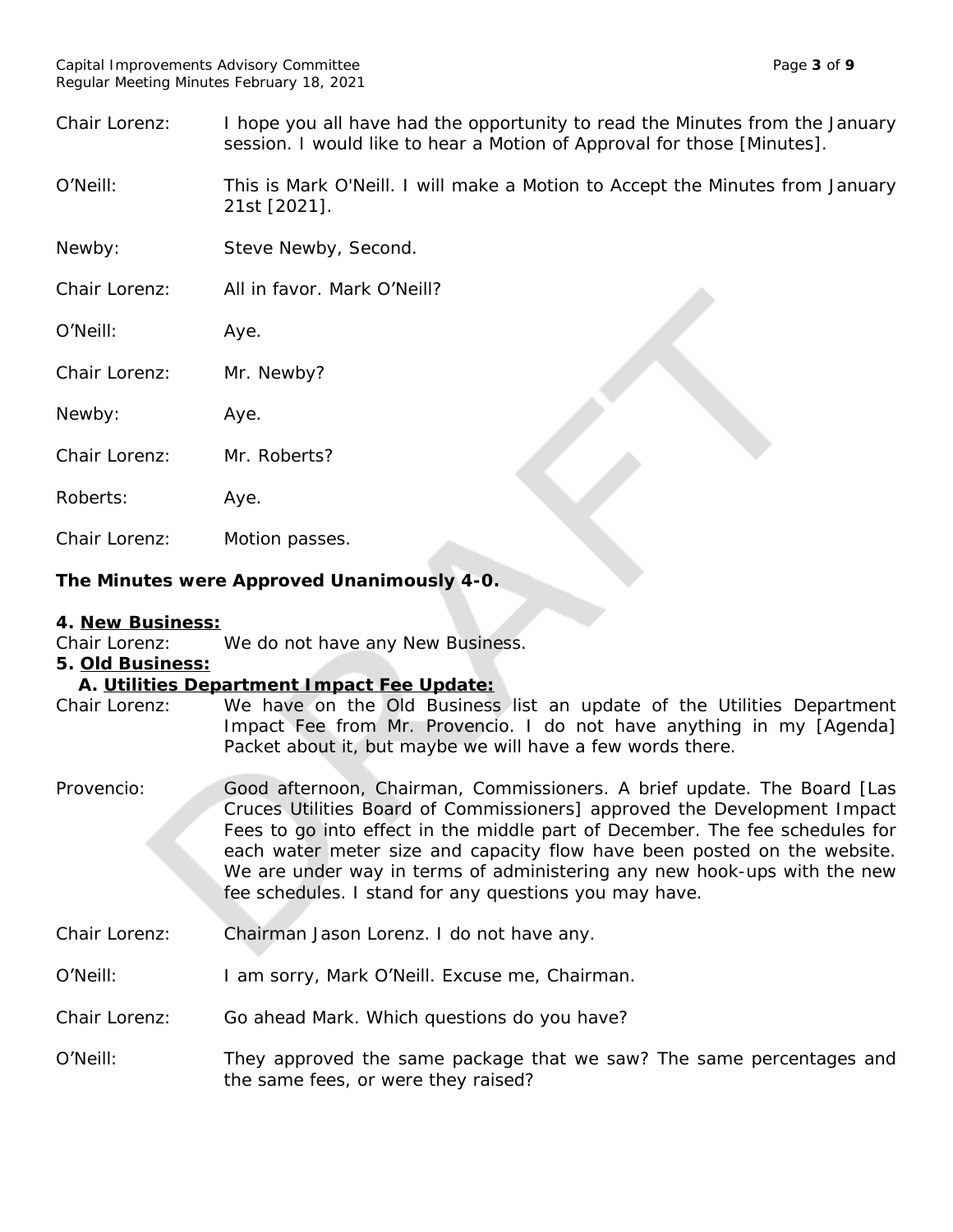- Provencio: Yes, I understand you question. Chairman, Commissioner O'Neill, the allocation scheme remains the same. The calculated charges for the customer, developer/builder, and rate base percentages remain the same. That issue will be discussed, and public input gathered over this coming year. To answer your question, the allocation, basically each of those three portions, remains the same. The only thing that is updated are the updated charges for each meter size and corresponding wastewater impact fees.
- O'Neill: Thank you.
- Chair Lorenz: Ms. Walsh has her hand up.
- Walsh: Thank you, Mr. Chair. Delilah Walsh, Utilities Director. Just to expand on that, we did have a public comment period open. I believe the CIAC ("Capital Improvements Advisory Committee") would like to make a comment for that too if I understand correctly. I have requested a work session with the City Council, so once I am notified of when that work session will take place, or what day we are assigned, I will let you all know. That is when the Council would go first to the work session, to discuss possibly changing the allocation, and then they would direct staff, if they want to [change the allocation], to draft a new Resolution.
- O'Neill: Thank you.
- Chair Lorenz: This is Jason Lorenz. Thank you, Delilah. I thought they were voting on that at the next meeting, so I appreciate the update. I did not realize they were still so early in the process. Hopefully, we will be able to have time to polish up whatever comments we would like to make and get that over to them before they have any decisions to make.
- Walsh: Thank you, Mr. Chair. Delilah, again. If you get those straight to me, I will be developing the presentation for the work session, so I can ensure that your comments are included.
- Chair Lorenz: Great, thank you. Mr. Newby or Mr. Roberts, any questions for Delilah or for Mr. Provencio?
- Newby: This is Steve Newby. I am good.
- Roberts: Adam Roberts. I do not have any.
- Ruiz: Just a point of clarification, Chair. This is Alma Ruiz, Senior Office Manager, for the record. If you have comments, just continue to e-mail them to me, then I will ensure that Delilah gets them to be incorporated into a future presentation for the City Council. Thank you.

## **B. Discussion on CIAC Letter to Mayor and Council Members Regarding Development Impact Fees for Water and Wastewater Utilities:**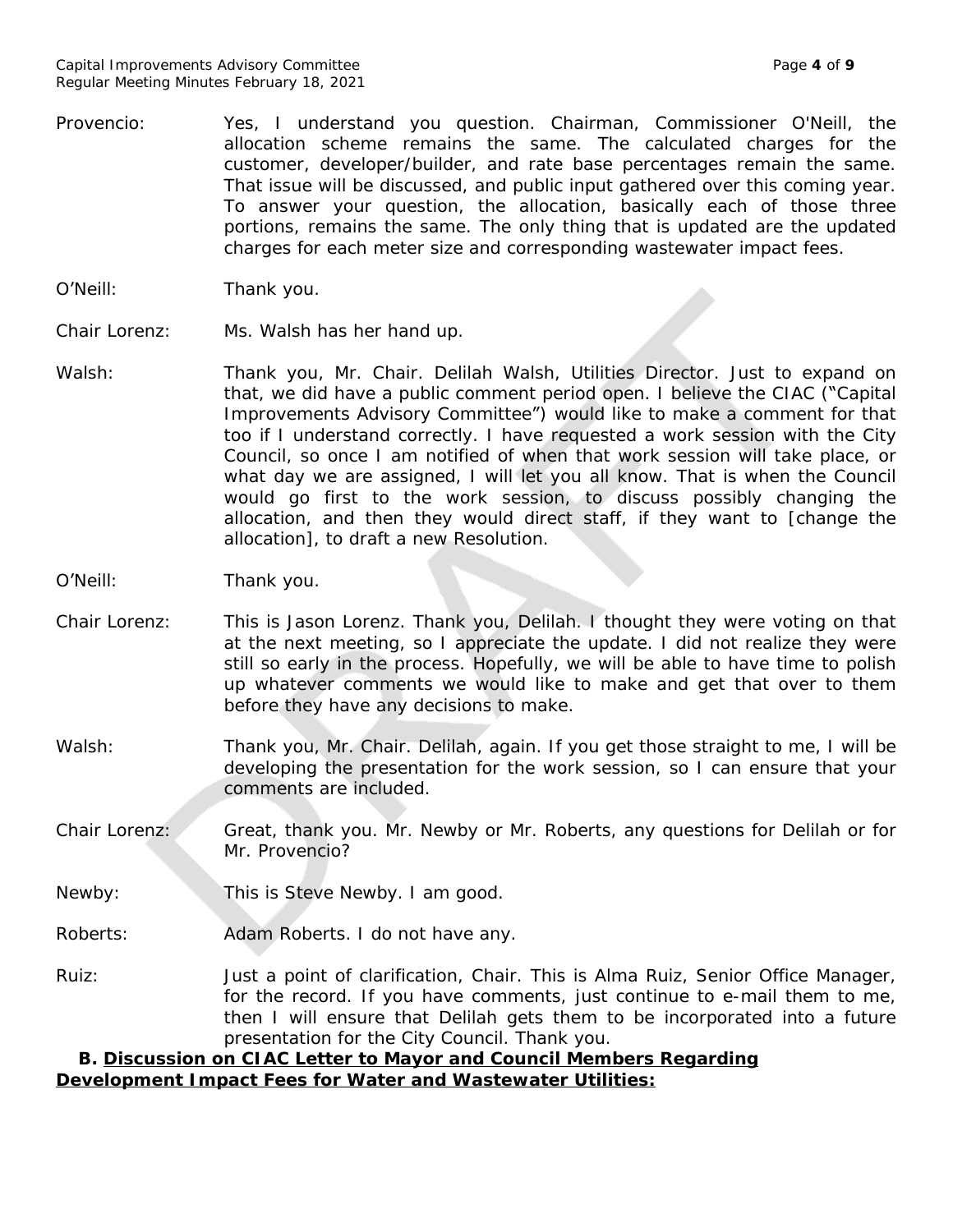Chair Lorenz: This is Jason Lorenz. The next item on our Agenda is this letter I composed. It is more of a vehicle to start the discussion and be able to present our Committee group opinion to City Council and to the Mayor for their decision. I hope all of you out have had the opportunity to read it. Would you say that is true? O'Neill: Mark O'Neill. Chair Lorenz: Yes, Mark. O'Neill: Did you get input from the Committee before you wrote the letter or… Chair Lorenz: No, other than the last meeting, this is it. O'Neill: So, just from input from the last meeting? Chair Lorenz: Yes. Newby: This is Steve Newby. I did read it. I have a couple of questions, Jason. Down in the last paragraph, the last sentence where you say we recommend Option One [ "Option #1" in the DIF allocation letter from CIAC]. Is that still what is on the Agenda for the City Council Work Session? In other words, sometimes those [types of] Options change in rewrites. Chair Lorenz: Jason Lorenz. Yes, Mr. Newby, that is a good point. It may change. As presented last time from Ms. Walsh, Option One was to leave it alone. That is a good point. Maybe that should be clarified before we send it off. Newby: This is Steve Newby again. I suggest, whatever the Motion is, that we include the flexibility to change that Option if just the numbering has changed, so we do not have to go back and redo this. Chair Lorenz: Thank you. O'Neill: Mark O'Neill. Chair Lorenz: Yes, Mark. O'Neill: I believe this letter to the Council is our opinion of what should be done. If we go by this, we are recommending Option A, and that is just giving them input for their decision. I believe that is where we are at. You can correct me if I am wrong, Jason. Chair Lorenz: That is correct. At this point, this is not our collective opinion, but I wanted to compose something for approval or comment from the Committee. I want you to look at it for any unintentional inaccuracies, and anything that does not represent the group position of the Committee.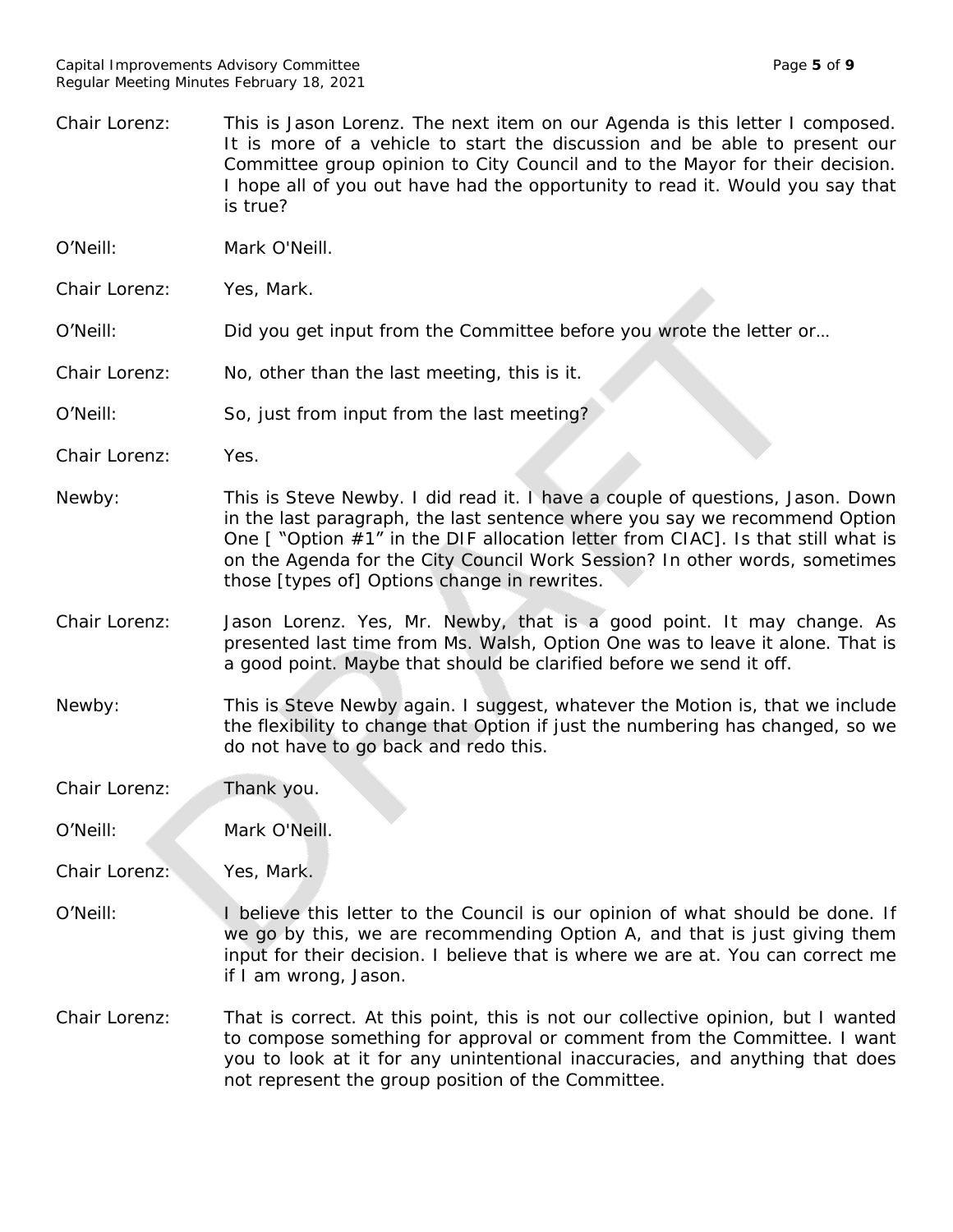Mr. Roberts, anything you would like to comment on?

- Roberts: This is Adam Roberts. I did read through it. Everything looks good to me. Like Mr. Newby said, I just had a comment on Option One. Maybe we just change that [removing "#1" in the DIF allocation letter from CIAC] so that it does not have to change as this evolves. Maybe change that sentence to, "it is our recommendation to leave the allocations as they currently are." Something like that, so that it may not slip through the cracks as these options change.
- Chair Lorenz: Good. Thank you, Mr. Roberts. Ms. Walsh, I think you had your hand up for a moment.
- Walsh: I did Mr. Chairman, but Mr. Roberts just said the exact same suggestion I was going to make, to just strike that portion of the language, make it a little clearer.
- Chair Lorenz: Luckily, it seems like we have got some time. I thought we were in a rush and had to get this knocked out today before we can send it up to them. I thought they were going to be voting on it next week. Having that extra time will allow for everyone to give their input, rather than needing a Motion today. Mr. O'Neill?
- O'Neill: Mark O'Neill. I just thought it was a little premature, but now I understand what you are saying. You thought we were under a tighter timeline, and we needed to make a recommendation sooner, so I completely understand that. This may, or may not, be what the Board wants to send forth. I do agree with it myself, but we can discuss it more and see what the Board's wishes are.
- Chair Lorenz: Well, at this point, I would like for us all to use Alma as our intermediary to collect the comments and distribute them to the other members of the group. We need to be transparent. It is frowned upon for us to communicate directly with each other; something about a quorum without notification. I am not sure what the legal term is, but we are not supposed to do that. If you have any redlines for this, please send them over to Alma who will make the edits and put forth something for the Committee to vote on in the next meeting or two. That would be great. I would rather Mr. Suttmiller be here for this because he has some insight that predates the rest of us, certainly, about the initial reasoning for the split, and the proportions as they were. He has insights that the rest of us do not have, and I would like for his input to be available to us before making a decision.

O'Neill: Very good.

Newby: Mr. Chair, this is Steve Newby. Just a process question. I would like to hear from Alma that if we do send any recommended changes to her that we would be avoiding the rolling quorum issue.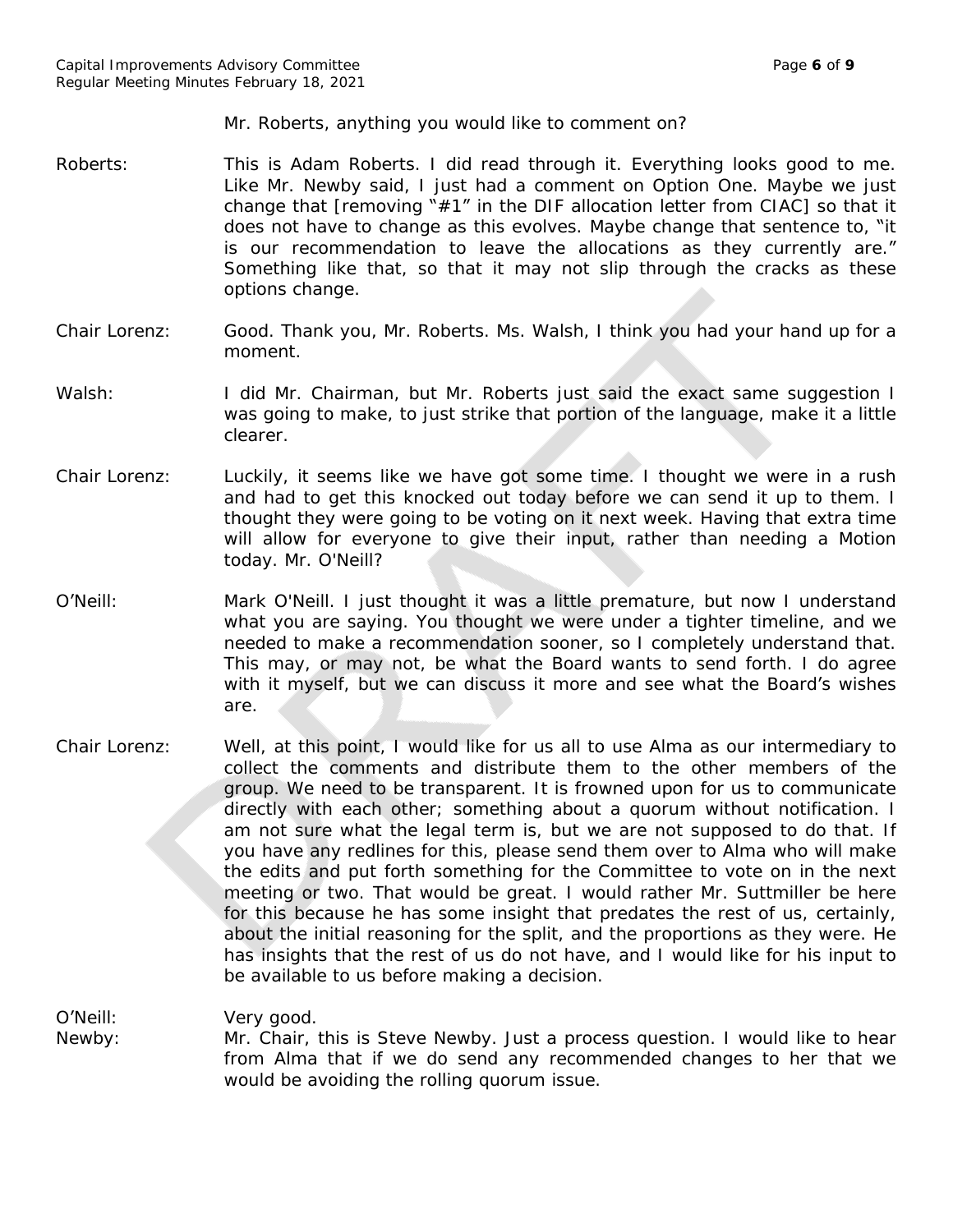- Ruiz: Good afternoon, Chairman, Mr. Newby. Yes, thank you. Please send [corrections] just to me. Do not copy the rest of the Committee when you respond with your corrections. What I will do is, I will redline a copy of the original letter to incorporate everybody's comments and suggestions with the names of who suggested what. Then, what we will do is, at the next meeting we will have this item listed twice, under Old Business, and then we will have an Action, if you feel that, by then, we will have sufficient time to vote on it. We would review it, finalize it under the Old Business, accept the changes, and then under Action we can incorporate it, and then we could submit the final version.
- Newby: Mr. Chair, Steve Newby again. Do we have a deadline, in which to get the comments in?
- Chair Lorenz: I would love to have them before we meet again. Thank you, Alma. Thank you, Mr. Newby. Robert Cabello?
- Cabello: Robert Cabello on the record for Legal. The term is rolling quorum, and if you get those comments to Alma you will not have a problem with that issue regarding OMA, the Open Meetings Act. I just wanted to let everybody know.
- Chair Lorenz: I know how things are. I do not want to get any of us in trouble, so I appreciate that. Mr. O'Neill?
- O'Neill: May I suggest that, rather than our ideas being incorporated in the letter, just put all our ideas together so we can all review them at the meeting. We may decide just to go with the letter you wrote, or maybe incorporate something. We can decide what we want to incorporate.
- Chair Lorenz: Absolutely, I agree, Mr. O'Neill. If there is no more discussion on this today, I think that will wrap us up. We do have a lot more on the Agenda for next time with some financial updates, as well as project updates, so we need to hold next month's meeting. I am looking forward to that. Do we have anything else from the Committee for today?

## **6. Public Participation:**

Ruiz: Chair, this is Alma Ruiz, Senior Office Manager, for the record. If I could follow up, under Public Participation [in the CIAC Agenda], I did not add a comment under Old Business, which I probably should have, so I will relay it under Public Participation. We do have a confirmed tour date with ACM ("Assistant City Manager") Ikani (Taumoepeau). However, it is for March 24th at 8:30 a.m. Because we are in color yellow [COVID yellow level restrictions] the expansion is to ten people, and so we will be able to incorporate additional CIAC Members. If you would like to participate just shoot me an e-mail, and then I will make sure that you receive the calendar invite for that day, starting at 8:30 a.m. We will meet here at the Utilities building, and then we go from there.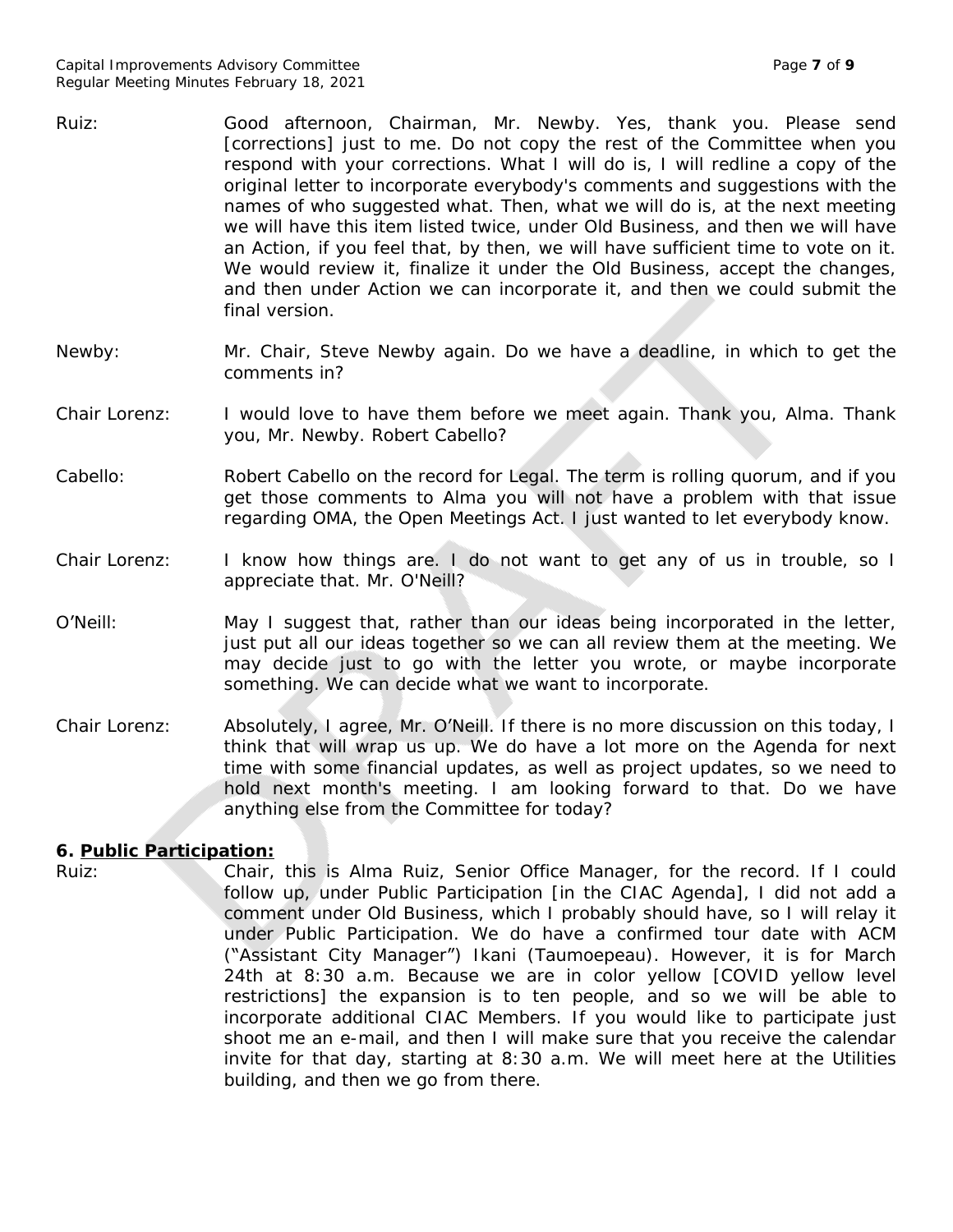Chair Lorenz: Sorry, what was that date Alma?

Ruiz: March 24th. It is a Wednesday.

Newby: Steve Newby. About how much time should we schedule?

Ruiz: We have it from 8:30 a.m. to 2:30 p.m., with a lunch following here at Utilities. We cater a lunch here.

Chair Lorenz: Great. If that is it, we will Adjourn for today and I will see you…

O'Neill: Mark O'Neill.

Chair Lorenz: I am sorry, Mark. Go ahead.

O'Neill: Alma, is this tour going to be pretty much the same as last time?

- Ruiz: It is going to be half of the tour. What happened was he [ACM Ikani Taumoepeau] caught the second portion of the City Manager tour, and if you give me a moment, I can tell you what portions we will be reviewing. The facilities that we will be visiting are Well 71, South Jornada Booster and Reservoir, Pre-1965 Landfill excavation site, the clean-fill landfill compost operations, the East Mesa Water Reclamation Facility, and then we would return to the Utilities building for a lunch.
- O'Neill: I think that is much like the last tour. I do not know if I will attend that. I think it is very similar to last time, so I will save my spot for someone else.

## **7. Next Meeting Date: March 18, 2021:**

A. New Business:

- i. Utilities FY21 Mid-Year Financial Review by Jose Provencio.
- ii. Public Safety FY21 Mid-Year Financial Review by Liam Beasley.
- iii. Parks & Recreation FY21 Mid-Year Financial Review by Liam Beasley.
- iv. 2021 Construction Activity Quarterly Update by Larry Nichols.

## B. Old Business:

i. Utilities Department Impact Fee Update by Jose Provencio.

## **8. Board Comments:**

**A. None.**

## **10. Adjournment:**

Chair Lorenz: Well, thank you very much Committee. We will see you all in a month.

Newby: Motion to Adjourn.

O'Neill: Second that.